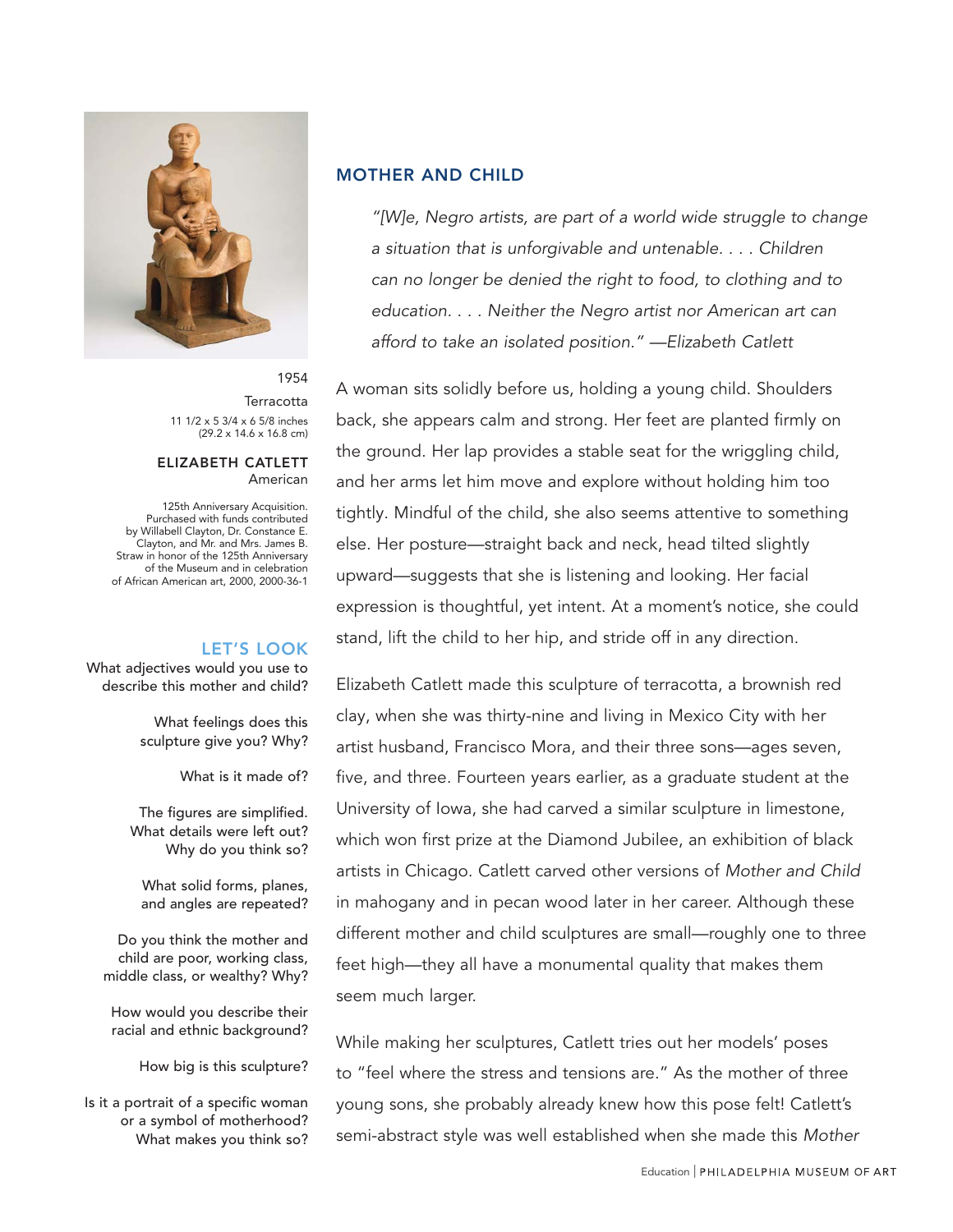and Child. In this sculpture, she eliminates the details of the figures' forms and emphasizes the planes, or flat surfaces. Look for different planes and angles in the figures' heads, arms, and legs. Through the repetition and variation of these elements, Catlett captures the essence of the figures' movements and positions, creating a sense of harmony in her sculpture. The warm color of the terracotta gives a nurturing feeling.

Committed to making art that speaks to working people of all races, Catlett chooses to focus mainly on women in their roles as mothers, workers, and freedom fighters. The simplified bodies, facial features, and clothing of this woman and child could be those of people from many different parts of the world. The woman's confident air and direct gaze express her inner strength and Catlett's vision of what the future should hold for mothers and children all over the world.

### ABOUT THIS ARTIST

Elizabeth Catlett was born and raised in Washington, D.C. Her father died soon after her birth in 1915. Her mother and grandparents worked hard to provide an education and a middle-class life for Elizabeth and her older brother and sister. After graduating from high school with honors, she won a scholarship to the Carnegie Institute of Technology in Pittsburgh, but was rejected because she is African American. Instead, she attended Howard University in Washington, where she studied with the black artist Loïs Mailou Jones. While a student, she began expressing her political beliefs by protesting against lynching in front of the United States Supreme Court.

After teaching for about a year, Catlett entered the Master of Fine Arts program at the University of Iowa. When her teacher, Grant Wood, introduced her to wood carving, she changed her focus from painting to sculpture. Wood's encouragement to make art about what she knew best motivated her to create her first sculpture of a black mother and child.

When Catlett became art department chair at Dillard, a black university in New Orleans, she introduced nude models into the life-drawing classes and challenged segregation by busing her students to a Picasso exhibition, where blacks were not welcome. She married Charles White, an African American artist, and moved to Harlem, where she met black writers and artists and studied with the Russian-born French sculpture Ossip Zadkine. Zadkine pushed her to make art that people of all nationalities could appreciate. Catlett also taught working adults in Harlem in New York City, which awakened her to "the great hunger for art and culture of ordinary black people."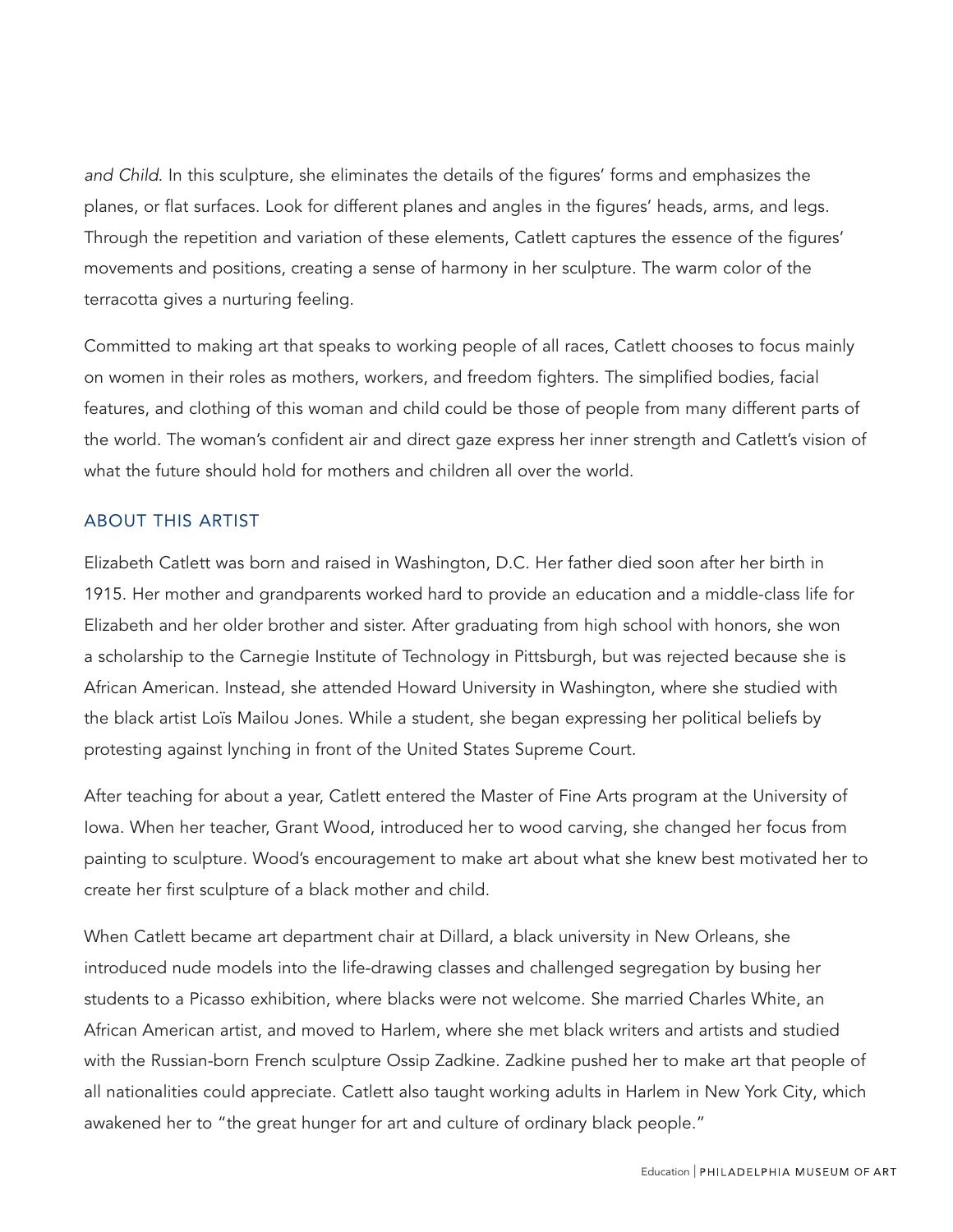Two Rosenwald fellowships allowed her to travel to Mexico, where she created prints of strong, inspiring black women. She met Mexican artists Diego Rivera, David Alfaro Siqueiros, and Frida Kahlo and worked at the Taller de Gráfica Popular (People's Printmaking Workshop) in Mexico City. The Taller artists were inspired by the social and political goals of the Mexican Revolution (1910–20). From them, she learned to create art collectively: "We work alone but we also work with and for others. . . . There's the give-and-take and coming together and a separating that are very important in developing ideas."

Catlett's first marriage ended, and in 1947 she married Mexican artist Francisco Mora. While raising a family, she made prints and sculptures, which she exhibited in Latin America, the United States, and Europe. In 1959, Catlett became the first woman to head the sculpture department in the School of Fine Arts at the National University of Mexico. Today, she divides her time between Mexico and the United States, continues to work with themes like mother and child, and creates pieces for major museums as well as smaller organizations like churches, schools, and political groups.

## A CENTURY OF SOCIAL CHANGE AND ARTISTIC RESPONSE

"I'm Elizabeth Catlett and what's important to me is first that I am black, and secondly that I'm a woman and thirdly that I'm a sculptor."

Elizabeth Catlett has achieved international fame and recognition in her lifetime while celebrating her African American female identity. As a young woman, she studied art in the United States during the 1930s, the Depression era. At that time, art with a social message was highly respected, and the U.S. government supported public art through the Works Progress Administration and other programs. After World War II, many artists in the United States shifted to Abstract Expressionism, a kind of art in which artists express their emotions through color and form in abstract paintings. Catlett ignored this trend and traveled to Mexico to pursue her goal of making art that is meaningful to working people everywhere. When the Civil Rights and Black Power movements erupted in the United States during the 1960s, Catlett's work gained recognition and was greatly admired. In the 1970s and 1980s, the Feminist movement in art and society brought her even more widespread attention and respect.

### CONNECT AND COMPARE

Explore the theme of mother and child in art produced by people from a range of cultures and time periods.